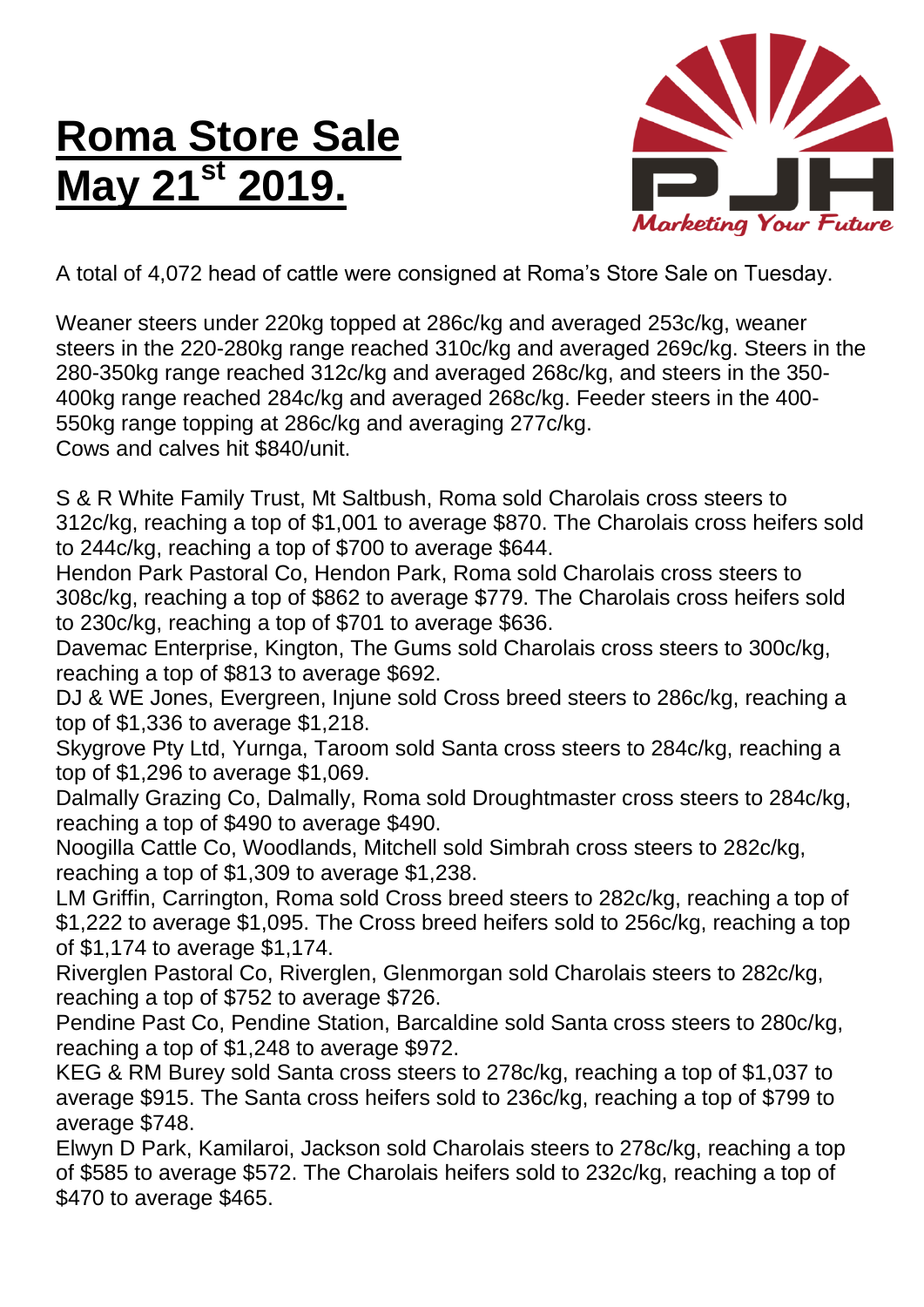LRB Briscoe, Goomibah, Injune sold Santa cross steers to 272c/kg, reaching a top of \$864 to average \$863.

R & J Underwood, Pine Hills, Wallumbilla sold Droughtmaster steers to 270c/kg, reaching a top of \$881 to average \$783. The Droughtmaster heifers sold to 210c/kg, reaching a top of \$591 to average \$515.

DH & SBM Campbell, Currawarra, Mitchell sold Santa steers to 268c/kg, reaching a top of \$1,233 to average \$614.

WD & JE Purcell, Bridgeman Downs, Roma sold Angus steers to 268c/kg, reaching a top of \$590 to average \$590. The Angus heifers sold to 240c/kg, reaching a top of \$451 to average \$451.

N Simmons, Langley, Dulacca sold Droughtmaster steers to 268c/kg, reaching a top of \$558 to average \$485. The Droughtmaster heifers sold to 242c/kg, reaching a top of \$427 to average \$334.

Heifers under 220kg topped at 254c/kg and averaged 210c/kg, while heifers in the 220 – 280kg range topped at 254c/kg and averaged 225c/kg. Heifers in the 280- 350kg range topped at 240c/kg, averaging 211c/kg. Heifers in the 350-450kg range topped at 270c/kg, averaging 223c/kg.

Rosehearty Grazing, Highbury, Aramac sold Santa heifers to 270c/kg, reaching a top of \$1,221 to average \$984.

Stokes Partnership, Powrunna, St George sold Charolais cross heifers to 254c/kg, reaching a top of \$590 to average \$430.

JM Walsh, Wilgalands, Roma sold Hereford heifers to 241c/kg, reaching a top of \$530 to average \$442.

G & L Smith, Iona, Wallumbilla sold Murrey Grey cross heifers to 229c/kg, reaching a top of \$686 to average \$605.

Cows in the 300-400kg range reached 200c/kg and averaged 142c/kg, while cows in the 400kg-500kg range reached 252c/kg and averaged 166c/kg. Cows over 500kg topped at 225c/kg, averaging 204c/kg.

*PJH sell 2<sup>nd</sup> position next week. Please be aware that all cattle being sold must be accompanied by aNational Cattle Health Declaration as well as NVD*